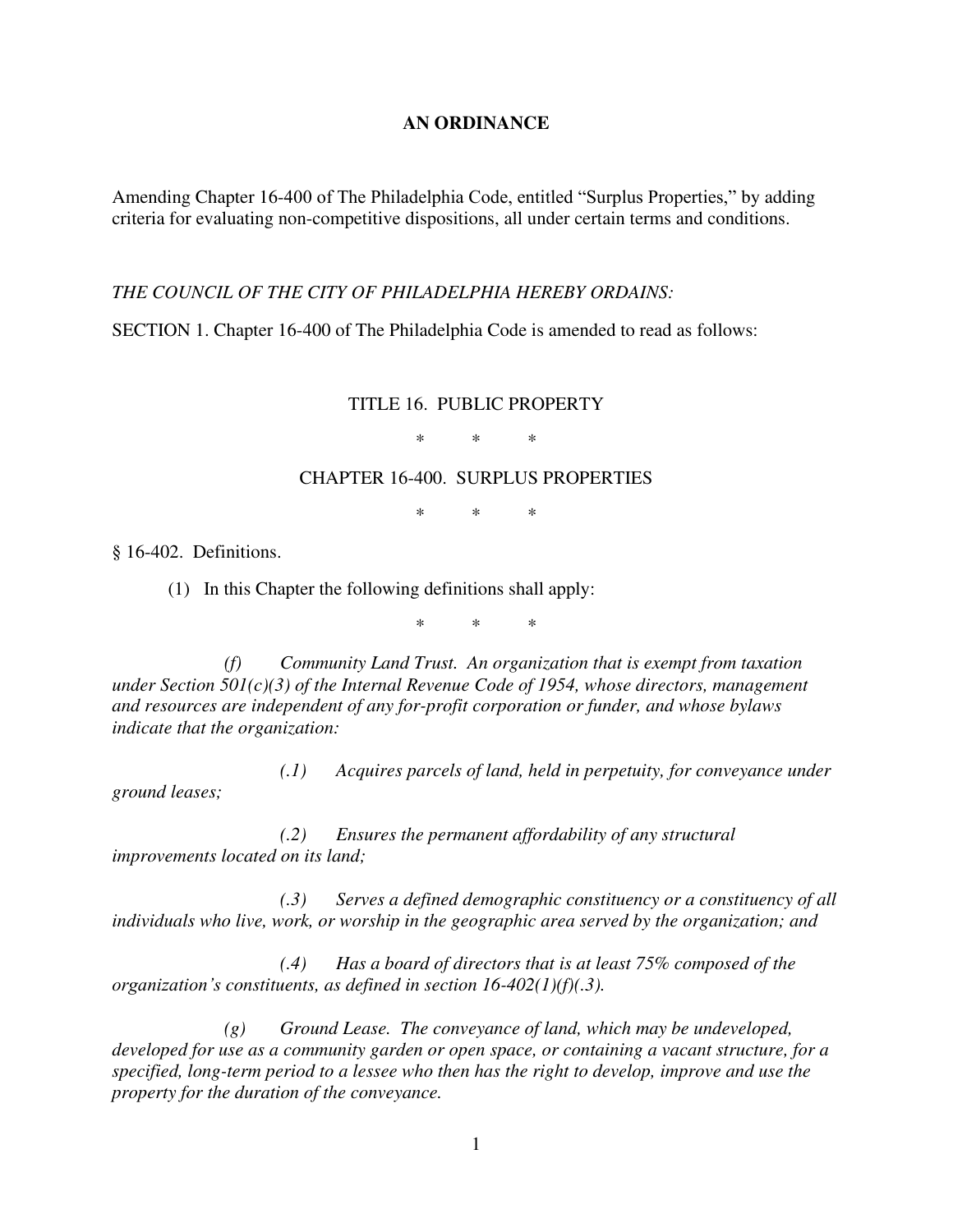*(h) Permanent Affordability. The continuous preservation of housing or other structural improvements, pursuant to restrictions of a City contract or government financing agreement, at a sales or rental price that remains affordable to the same economic class of households or enterprises as the initial occupants over a period spanning the useful life of the structure, and in no case for fewer than ninety-nine (99) years.* 

*(i) Community Garden. A parcel of land managed and maintained by a group of individuals for neighborhood residents share in the products of the land, which may include but not be limited to affordable food, accessible play areas, and open community space.* 

*(j) Community Control. A system of land ownership and decision-making in which property residents, and in some cases other community members, participate in and benefit from ownership, stewardship, and governance of property within a given neighborhood.* 

*(k) Accepted Neighborhood Plan. A plan prepared by an organization other than the City Planning Commission or a public or quasi-public agency that satisfies the requirements and procedures for recognition by such Commission as set forth in regulation.* 

*(l) Area Median Income or AMI. The median income for the Philadelphia area adjusted for household size as calculated by the U. S. Department of Housing and Urban Development.* 

*(m) Affordable. Having total monthly costs for occupants of the property at or below thirty percent (30%) of household income, as measured by AMI; for homeownership projects, monthly costs shall be calculated on the basis of all mortgage costs, property taxes, homeowner's insurance, and condominium or homeowner association fees applicable and owing; for residential rental projects, monthly costs shall be calculated on the basis of thirty percent (30%) of gross monthly income, adjusted for household size, less a reasonable allowance for utilities.* 

\* \* \*

§ 16-404. Disposition: Inventory, Methods, Terms, and Approvals.

\* \* \*

(2) Methods.

\* \* \*

(d) Disposition without Competitive Process.

\* \* \*

(.2) Applications for non-competitive dispositions shall be evaluated for [financial and operational capacity to complete the proposed project,] *capacity to implement*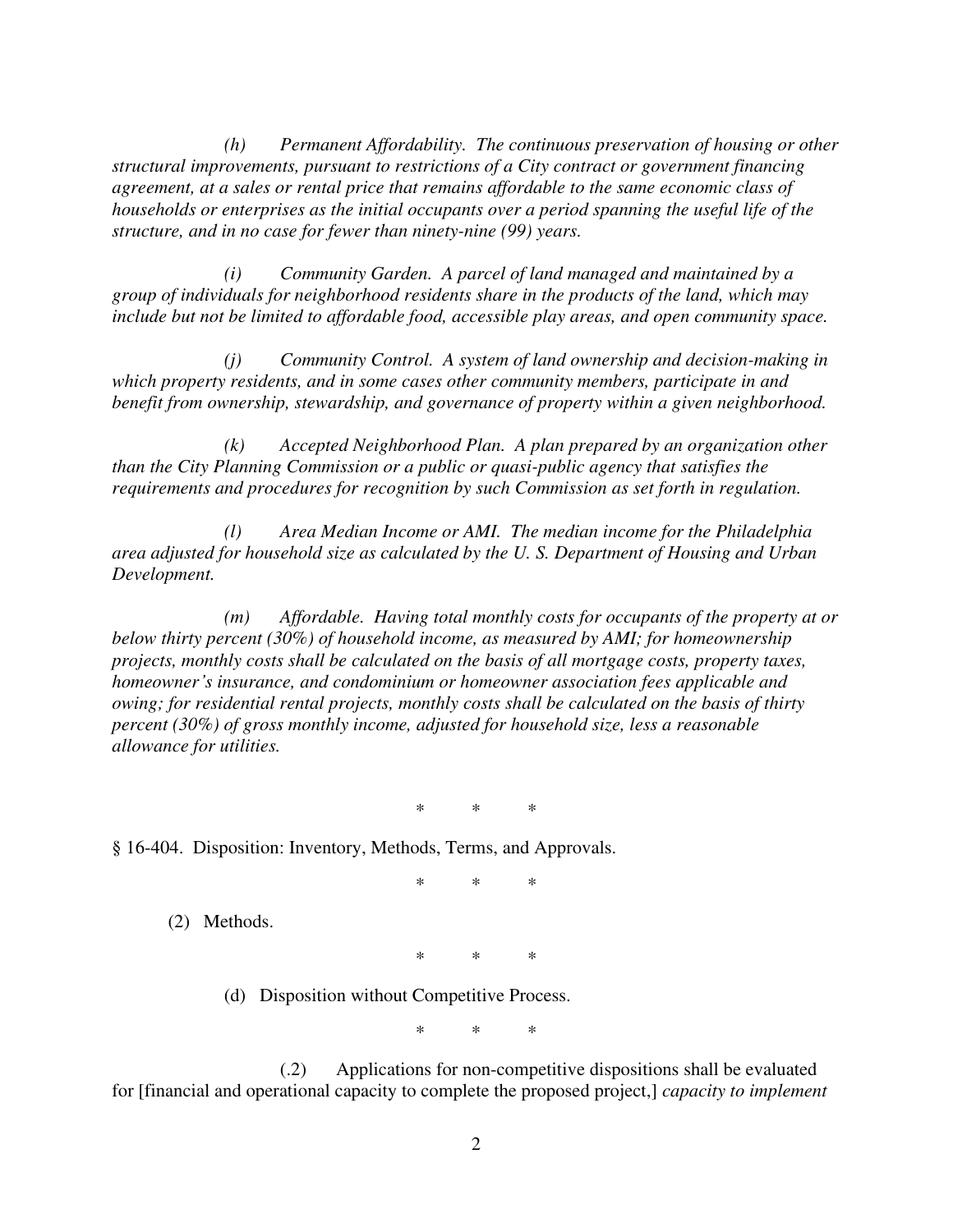*a plan for the proposed property that aligns with an accepted Neighborhood Plan* and other considerations, in accordance with the Disposition Policy.

(.2.1) *Priority shall be given to projects that provide for the permanent affordability and community control of any proposed development, provided the application sets forth such evidence as may be required by regulation to demonstrate satisfaction of the following criteria:* 

*land trust;* 

*(.a) The applicant is organized and operated as a community* 

*(.b) The proposed development is designed to benefit households in the geographic or demographic community served by the community land trust and;* 

*(.i) More than fifty percent (50%) of the residential rental units developed in such projects are occupied, at the time of the each initial and subsequent lease, by households whose income is at or below 50% of AMI; or* 

*(.ii) More than fifty percent (50%) of the homeownership units developed in such project are occupied, at the time of the each initial and subsequent sale, by households whose income does not exceed 80% of AMI.* 

*(.c) The proposed site use aligns with an accepted* 

*Neighborhood Plan; and* 

*(d) The applicant has the organizational capacity to manage the property and execute the proposed project in a timely and efficient manner.* 

(.3) *Absent good cause for extension, within* [Within] 120 days of receiving a completed application for the disposition of a surplus property pursuant to this subsection 16-404(2)(d), the Agency shall *consider all timely filed applications related to the property and* advise [the applicant] *all applicants* in writing whether the Agency will offer the property [to the applicant.] *for disposition.*

*(.a) Within 10 business days of receipt of the initial application, the Agency shall post information regarding the application and the proposed disposition of surplus property on the Agency's website and on each portion of the property that abuts a street, in a manner clearly visible from each such street. Such information shall indicate the City property, parcel or parcels for which an application for disposition has been received, whether the applicant is a community land trust, the opportunity to submit additional proposals, and the deadline for such submission. The Agency shall also forward such information to the Chief Clerk of Council and any Registered Community Organizations, as defined in subsection 14- 203(259), whose registered boundaries comprise any portion of the surplus property proposed for disposition.* 

*(.b) Only applications received within 60 days from the date the Agency posts notice of the proposed disposition, as provided in subsection (.a), will be considered by the Agency.*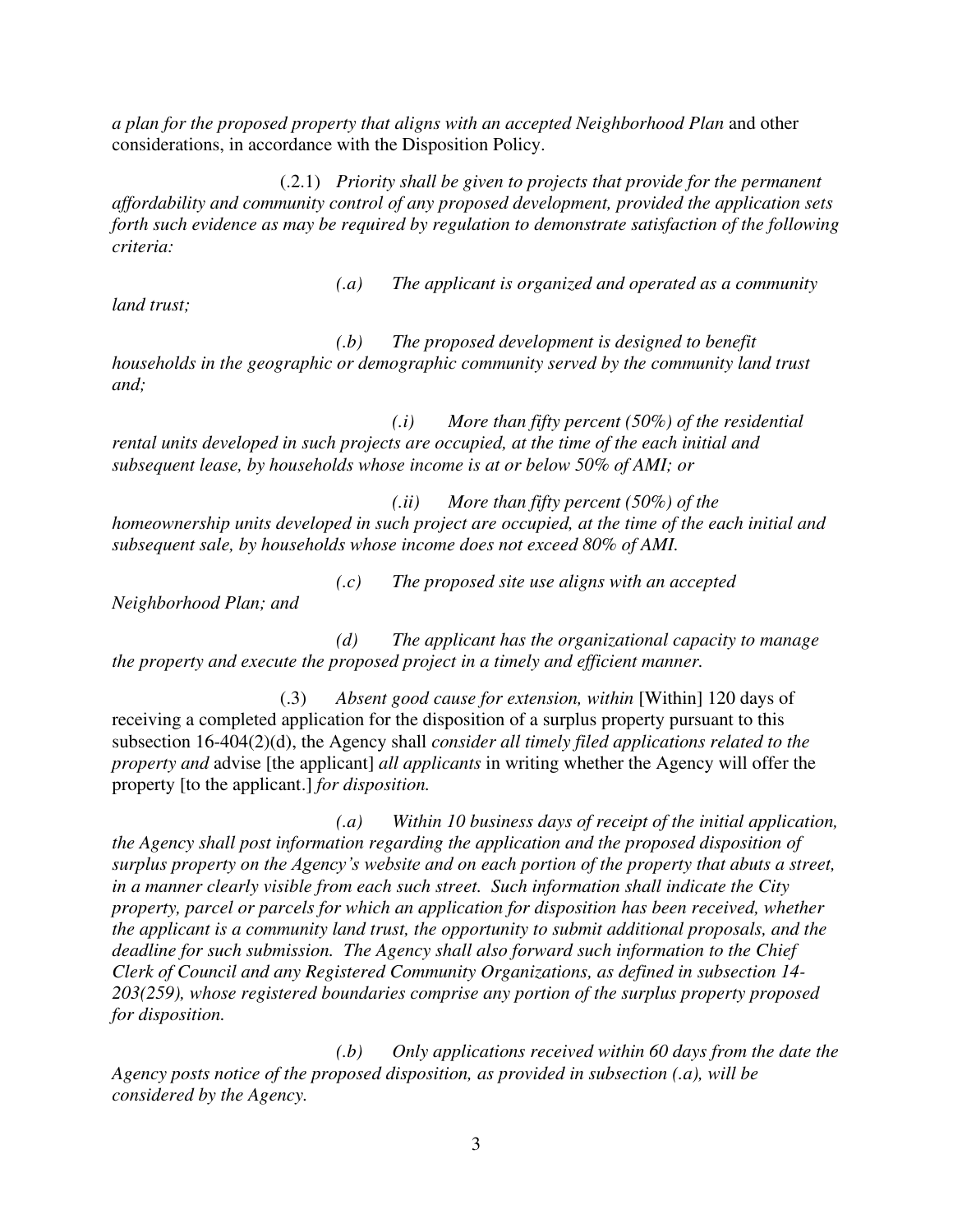*(.c) A community land trust that submits an application that fails to meet the requirements of this subsection 16-404(2)(d) shall be afforded an opportunity to cure such deficiencies and re-submit its proposal. The Agency shall grant the community land trust applicant 30 days to address any deficiencies and may, in its discretion, grant an additional 15 days to re-submit the application upon a showing of good cause by the applicant.* 

*(.d) The Agency shall evaluate all completed applications and provide applicants that meet the priority requirements of subsection 16-404(2)(d)(.2.1a) a written explanation within 7 days as to why their proposal was not recommended for approval. The Agency will give priority to the applications from community land trusts except in instances where the community land trust failed to remedy the expressed deficiencies the Agency previously alerted them to in their application. The Agency shall file a copy of such written explanation with the President and Chief Clerk of Council as well as the relevant District Councilmember.* 

(.4) If the applicant's proposal *has* been deemed suitable to recommend for approval, the Agency shall provide [the] *that* applicant with a purchase agreement that [includes] *is* [a] valid for no less than one year (subject to extension by the Agency) from the time of delivery of an executed agreement by the applicant. Such purchase shall include such restrictions in connection with the purchase agreement and transfer of title as deemed appropriate by the Agency and as required by the Disposition Policy and this Chapter.

(3) Terms.

\* \* \*

(f) An Agency shall require an agreement for all dispositions of surplus properties.

(.1) For dispositions by the Redevelopment Authority, the agreement shall be a redevelopment contract in accordance with the Urban Redevelopment Law and Chapter 16-600.

(.2) For dispositions by any other Agency, the agreement shall include the provisions required by subsections  $16-601(1)(a)$  through  $16-601(1)(e)$ , except that all references in such provisions to the Redevelopment Authority shall be considered as references to the Agency.

*(.a) For dispositions to community land trusts pursuant to subsection 16-404(2)(d), the agreement may be a Purchase and Development Agreement, subject to compliance with such terms and conditions as the Agency deems necessary to evaluate the community land trust's financial and operational capacity to purchase, develop and maintain the property in perpetuity in accordance with its development plan and such other requirements as the Agency may impose. A Purchase and Development Agreement pursuant to this Section shall include an initial lease term of no more than five (5) years, at the expiration of which the property shall revert to the ownership of the City of Philadelphia, the Philadelphia Redevelopment Authority or the Philadelphia Land Bank, automatically, without any conveyance thereof being required, if the Agency does not transfer title of the property to the community land trust. The Agency may transfer title of the property to the community land trust, at or before the*